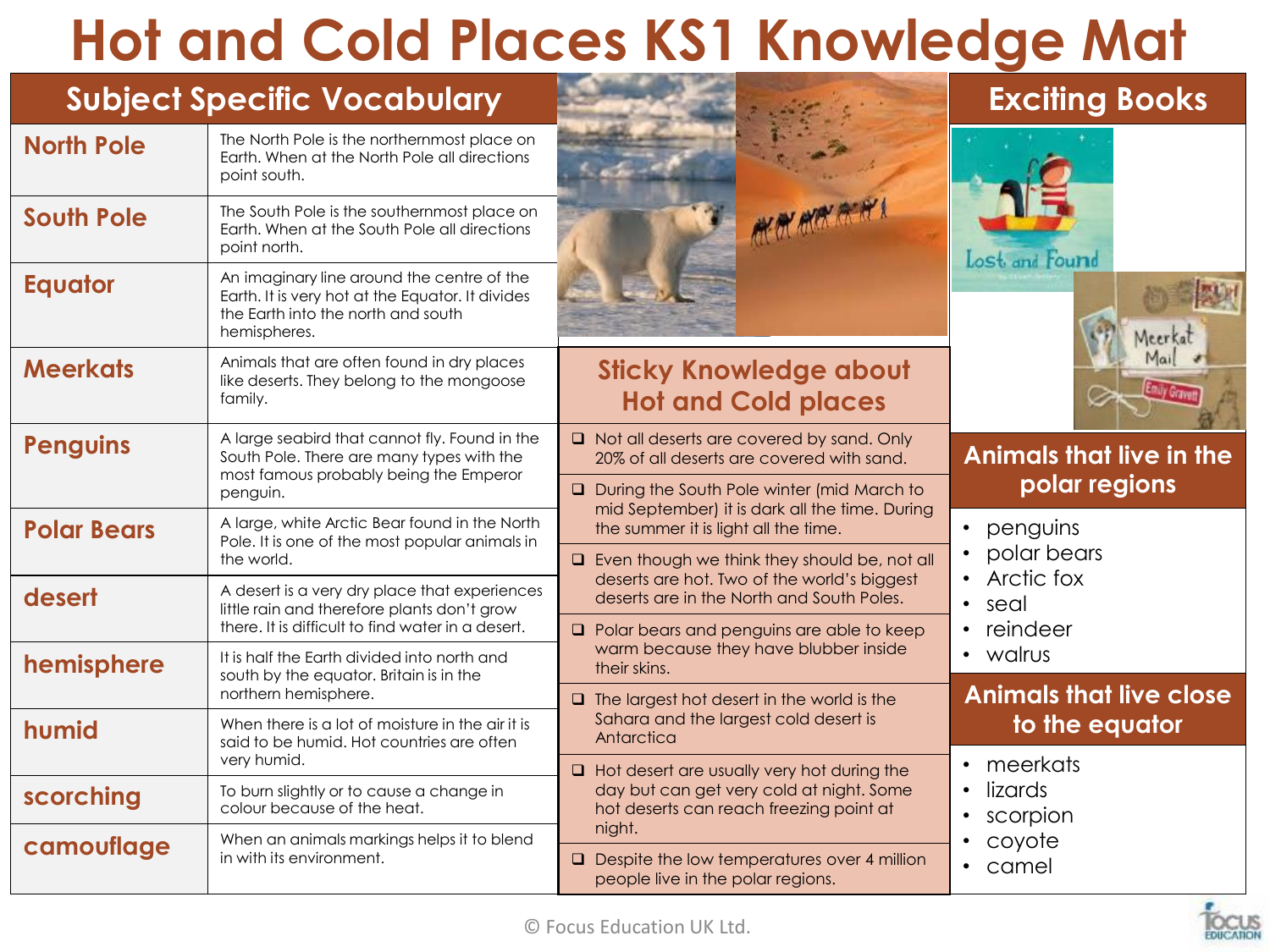## **Seaside Study KS1 Knowledge Mat**

#### **Subject Specific Vocabulary Exciting Books**

**cliff** A steep rock face usually at the edge of the sea.

**rockpool** A pool of water amongst rocks on a beach.

**tide** The rise and fall of the sea usually

**resort** A seaside resort is a town or place

the sea.

the moon and sun.

caused by the pull of gravity from

where people go on holiday by





#### **Sticky Knowledge about the seaside Can you find these well-**

| beach      | A pebbly or sandy shore, between<br>the sea and a higher land place.               | $\Box$ In the United Kingdom no one lives more than<br>130Km from the sea.                                                     | known seaside resorts<br>on a map?                    |
|------------|------------------------------------------------------------------------------------|--------------------------------------------------------------------------------------------------------------------------------|-------------------------------------------------------|
| lifeboat   | A specially made boat for rescuing<br>people stranded in the sea.                  | $\Box$ Weymouth was the first seaside resort in Britain and<br>was established more than 200 years ago.                        | • Scarborough<br>Weymouth<br>$\bullet$                |
| lighthouse | Usually a tower containing a<br>beacon of light to warn or guide<br>ships at sea.  | $\Box$ The Punch and Judy show became a major<br>attractions at the seaside during the Victorian<br>times.                     | Tenby<br>$\bullet$<br>Blackpool<br>Poole<br>$\bullet$ |
| postcards  | A card for sending a message to<br>someone without an envelope.                    | $\Box$ The song 'Oh, I do love to be beside the seaside'<br>was first recorded more than 100 years ago.                        | <b>Brighton</b><br>New Quay in<br>Cornwall            |
| fairground | An outdoor area where you can<br>ride on various attractions, often by<br>the sea. | $\Box$ Most British seaside resorts are famous for their fish<br>and chips which were served in newspapers until<br>the 1980s. | Whitby                                                |
| island     | A piece of land completed<br>surrounded by sea                                     | $\Box$ Most sandy beaches are well known for children<br>using their bucket and spade to build sandcastles.                    |                                                       |
| ocean      | A large area of salt water between<br>the continents.                              | $\Box$ Coasts have many different features, such as<br>caves, cliffs, mudflats and beaches.                                    |                                                       |
|            |                                                                                    |                                                                                                                                |                                                       |

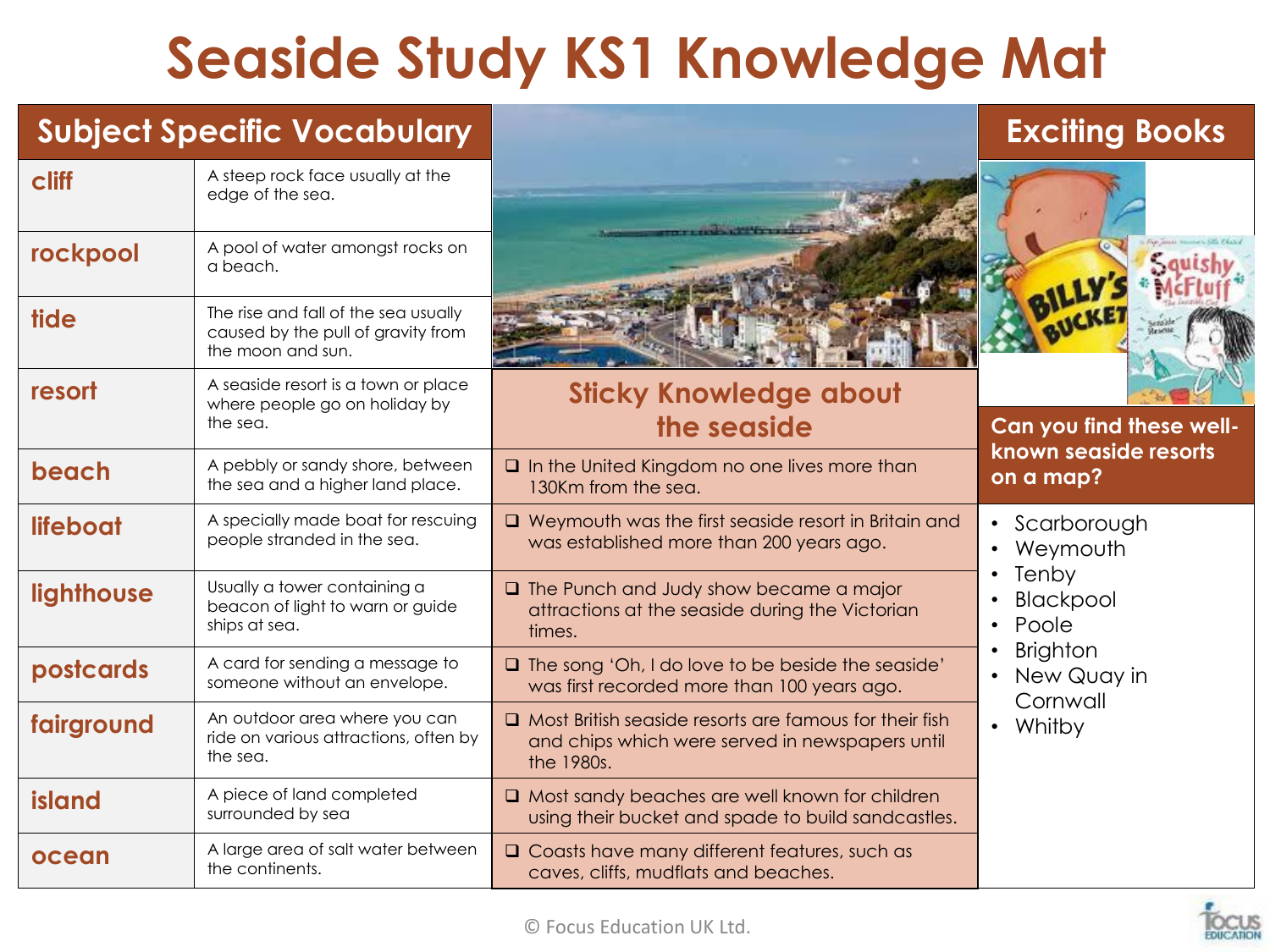## **Comparative Study (Kenya) KS1 Knowledge Mat**

| <b>Subject Specific Vocabulary</b> |                                                                                                                           |                                                                                                                                                            | <b>Exciting Books</b>                                           |
|------------------------------------|---------------------------------------------------------------------------------------------------------------------------|------------------------------------------------------------------------------------------------------------------------------------------------------------|-----------------------------------------------------------------|
| <b>European</b>                    | To be European is to belong to a group<br>of countries in a continent called<br>Europe.                                   |                                                                                                                                                            | $i _a$ and the                                                  |
| <b>African</b>                     | To be African is to belong to a group of<br>countries in a continent called Africa.                                       |                                                                                                                                                            |                                                                 |
| wild life                          | Refers to a group of animals that are<br>wild, that is, they do not live with<br>humans but roam free.                    |                                                                                                                                                            |                                                                 |
| climate                            | Climate refers to aspects of weather<br>over a long time. In hot countries the<br>climate is normally warm.               | <b>Sticky Knowledge about</b><br>Kenya                                                                                                                     |                                                                 |
| drought                            | Drought is a long period without rain,<br>often experienced by African<br>countries.                                      | □ Kenya is situated in Eastern Africa and its capital of<br>Kenya is Nairobi.                                                                              |                                                                 |
| government                         | It refers to a group of people who run a<br>country. In most cases these people<br>are elected.                           | $\Box$ There are two main languages spoken in Kenya:<br>English and Swahili. However there are many other<br>languages spoken in different parts of Kenya. |                                                                 |
| palm tree                          | A tree that grows in tropical regions<br>and has a straight, tall trunk and many<br>large leaves at the top of the trunk. | $\Box$ The largest lake in the world, lake Victoria is partly in<br>Kenya. It is also in Tanzania and Uganda.                                              | <b>Kenyan Animals</b>                                           |
| ebony                              | Ebony is a very dark black colour, or a<br>south Asian tropical tree with hard,<br>dark-coloured wood.                    | $\Box$ Tea and coffee are important plants grown in Kenya<br>and they also produce many flowers.                                                           | African elephant<br>White Rhinoceros<br><b>Black Rhinoceros</b> |
| mud huts                           | Mud huts are basic houses built from<br>what is available in the area. In Africa,<br>mainly from mud.                     | $\Box$ Large animals such as lions, buffalo, leopards,<br>elephants and rhinoceros are present in Kenya.                                                   | Hippopotamus<br>Giraffe<br>$\bullet$                            |
| mango                              | Is a tropical fruit found in hot countries.<br>It is a yellowy-red colour with a large<br>stone in the middle.            | <b>Q</b> Unfortunately, Kenya is still a developing country and<br>more than half the population live in poverty.                                          | African buffalo<br>Zebra<br>$\bullet$<br>Leopard                |
| Kenya                              | Is a large country situated in East<br>Africa. It is officially known as the<br>Republic of Kenya.                        | $\Box$ In sport, Kenya is perhaps best known for its middle<br>and long distance runners, with the country<br>frequently producing Olympic champions.      | Parakeet                                                        |

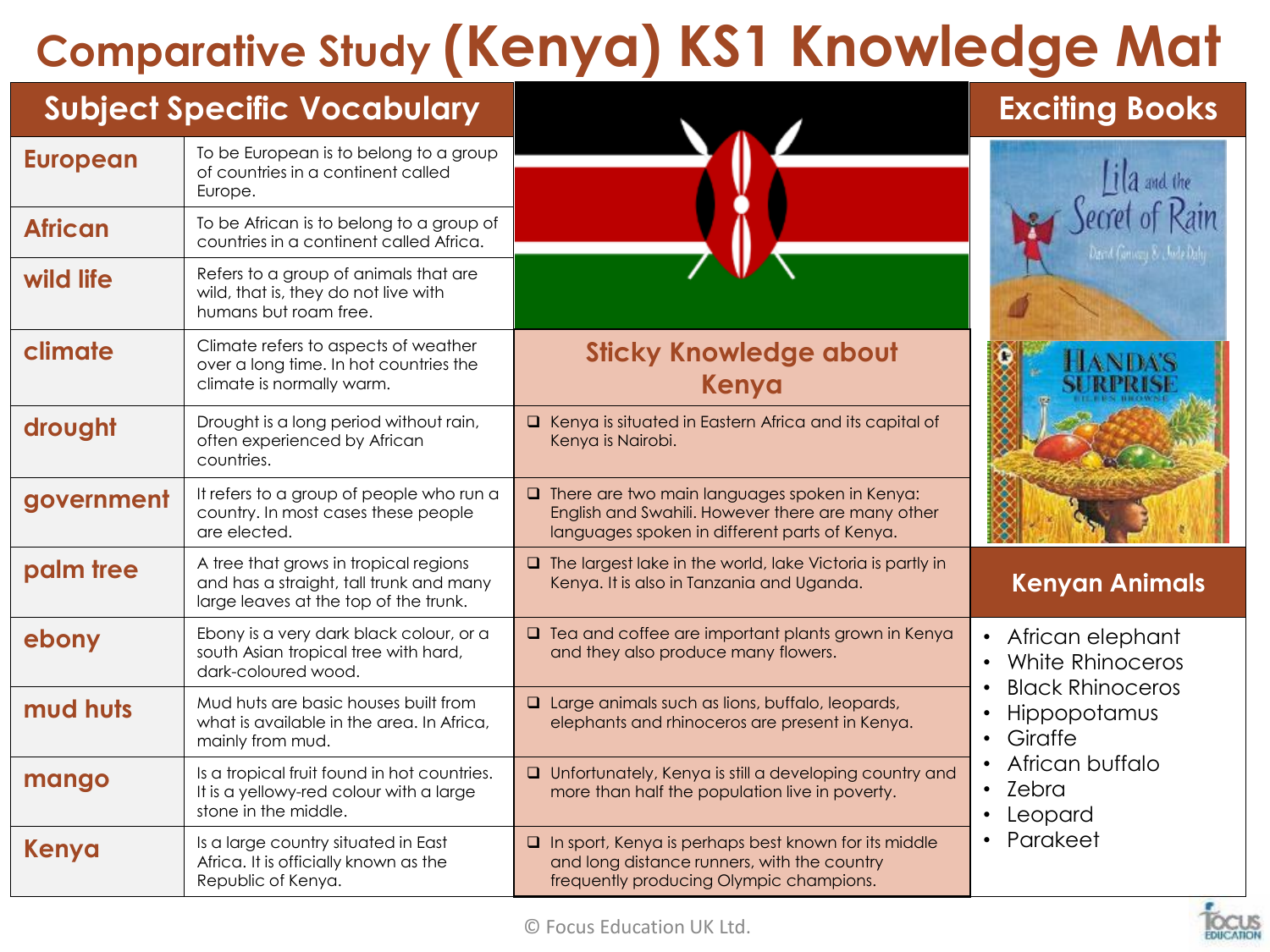#### **The Local Area KS1 Knowledge Mat**

|                | <b>Subject Specific Vocabulary</b>                                                                                                          |                                                                                                                                                                 | <b>Exciting Books</b>                                                 |
|----------------|---------------------------------------------------------------------------------------------------------------------------------------------|-----------------------------------------------------------------------------------------------------------------------------------------------------------------|-----------------------------------------------------------------------|
| street         | A public road in a city, town, or<br>village, typically with houses and<br>buildings on one or both sides.                                  |                                                                                                                                                                 |                                                                       |
| road signs     | Road sign gives you information,<br>directions to places or warn you of<br>possible dangers.                                                |                                                                                                                                                                 |                                                                       |
| <b>office</b>  | A building where people work from.<br>Some are large, tall buildings and<br>others are very small.                                          |                                                                                                                                                                 |                                                                       |
| supermarket    | A place where you buy groceries<br>and other items. They are usually<br>very large with parking space.                                      | <b>Sticky Knowledge about</b><br><b>British villages, towns and cities</b>                                                                                      | <b>Major English cities</b>                                           |
| post office    | A place where you buy stamps for<br>your letters and can send your<br>letters and parcels.                                                  | A village is usually associated with the countryside and<br>is smaller than a town.                                                                             | Birmingham<br>$\bullet$                                               |
| church         | A place of worship normally found in<br>every village, town and city.<br>Mosques and temples are similar<br>places for different religions. | $\Box$ Every street in our country has a name and a post<br>code. The name is usually on a wall or a sign at the<br>beginning of the street.                    | Manchester<br>$\bullet$<br>• Newcastle                                |
| map symbol     | A small picture on a map to tell you<br>about something. There are symbols<br>for schools, churches, post offices<br>and pubs.              | $\Box$ There are many signs on the roads to help drivers use<br>the highway code properly. There are different shaped<br>signs to help drivers know what to do. | • Sheffield                                                           |
| <b>address</b> | Locates exactly where someone<br>lives by having the house or flat<br>number, street and town names.                                        | $\Box$ London is our capital city and has a population of more<br>than 8 million.                                                                               | <b>Attractions of London</b><br><b>Buckingham Palace</b><br>$\bullet$ |
| post code      | This locates exactly where a street<br>or a place is by using letters and<br>numbers.                                                       | $\Box$ Your address has the name of the street you live in, the<br>number or name of your house; the village, town or city<br>you live in and a post code.      | • Tower of London                                                     |
| urban          | A busy locations which has lots of<br>houses and usually shops and<br>offices.                                                              | $\Box$ London is the capital of England; Cardiff the capital of<br>Wales, Edinburgh the capital of Scotland and Belfast<br>the capital of Northern Ireland.     | • Windsor Castle<br>• The London Eye                                  |
| rural          | It is a location in the country. It is not<br>usually as busy as an urban place.                                                            | $\Box$ One of the oldest parliaments in the world is situated in<br>London and is called the Houses of Parliament.                                              | • London Bridge                                                       |

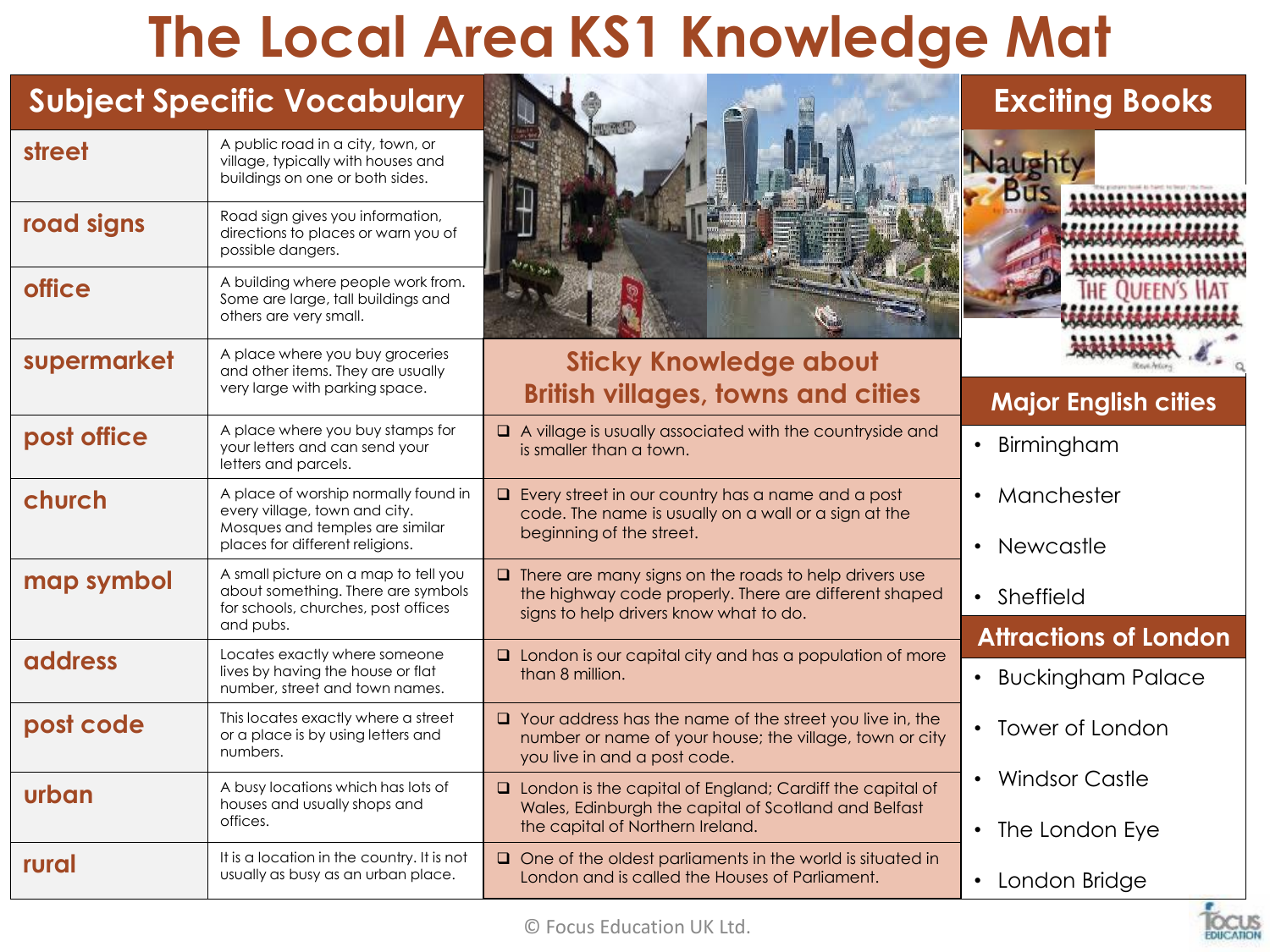### **Rivers KS2 Knowledge Mat**

|             | <b>Subject Specific Vocabulary</b>                                                                                               |                                                                                                                                        | <b>Exciting Books</b>                                                          |
|-------------|----------------------------------------------------------------------------------------------------------------------------------|----------------------------------------------------------------------------------------------------------------------------------------|--------------------------------------------------------------------------------|
| estuary     | An estuary is an area where a<br>freshwater river or stream meets<br>the ocean.                                                  |                                                                                                                                        | WIND<br>IN THE                                                                 |
| mouth       | A river mouth is the part of a river<br>where the river flows into another<br>river, a lake, a reservoir, a sea, or<br>an ocean. |                                                                                                                                        | VIIIOW<br>Arounc<br>the                                                        |
| source      | The source of a river is where it<br>begins, usually on high ground.                                                             |                                                                                                                                        | The Drew In M.                                                                 |
| meander     | A meander is a winding curve or<br>bend in a river.                                                                              |                                                                                                                                        |                                                                                |
| waterfall   | Waterfalls form where water rushes<br>down steep hillsides in upland<br>areas and erodes the rocks.                              |                                                                                                                                        |                                                                                |
| erosion     | Erosion occurs when the fastest<br>currents in the river carve into the<br>banks.                                                | <b>Sticky Knowledge</b>                                                                                                                |                                                                                |
| deposition  | Rocks and sediments eroded from<br>one part of the river are deposited<br>in another part.                                       | The start of a river is called the source and the<br>end is called the mouth.                                                          | <b>British rivers</b>                                                          |
| tributary   | When one stream or river meets<br>another and merge together, the<br>smaller stream or river is known as a<br>tributary.         | A fast flowing river will carry soil and dirt from its<br>banks and bed downstream and drop them<br>when it gets wider and slows down. | <b>Thames</b> London river that is 184<br>miles long.                          |
| ox bow lake | Ox bow lakes are created when<br>the meander is so deep that it cuts<br>off a piece of the river and leaves<br>a lake.           | The longest river in the world is the Nile in Africa.<br>It is 4,130 miles long.                                                       | Seven Britain's longest river (220<br>miles) running from Wales to<br>Bristol. |
| delta       | Deltas are wide areas of water<br>often found at the mouth of large<br>rivers.                                                   | Many rivers and streams will join together before<br>they reach the mouth of the river. The smaller                                    | <b>Mersey</b> Liverpool river that is 70<br>miles long.                        |
| stream      | A stream is a small body of flowing<br>water.                                                                                    | rivers and streams are called tributaries.                                                                                             |                                                                                |

**FDUCATION**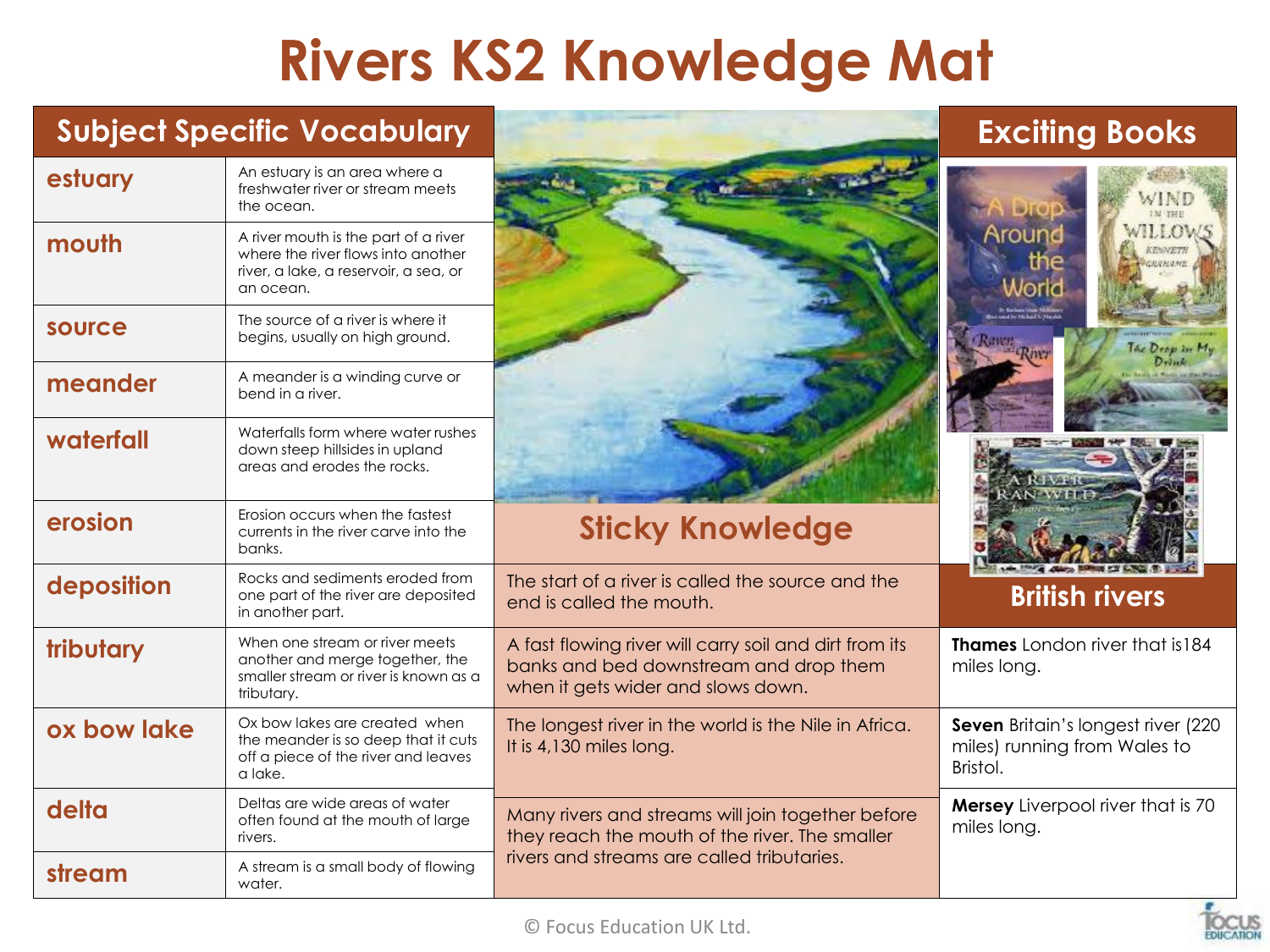### **Rainforest KS2 Knowledge Mat**

| canopy              | The canopy, which may be over 30 m<br>above the ground, is made up of the<br>overlapping branches and leaves of<br>rainforest trees.          |                                                                                                                               |  |
|---------------------|-----------------------------------------------------------------------------------------------------------------------------------------------|-------------------------------------------------------------------------------------------------------------------------------|--|
| emergent<br>layer   | The emergent layer is the name given to<br>the tops of trees that poke up above the<br>rainforest canopy.                                     |                                                                                                                               |  |
| understory          | The understory layer is a tangle of shrubs,<br>young trees, saplings, palms and vines. It is<br>hot and damp here and the air is very still.  |                                                                                                                               |  |
| deforestation       | When forests are cut down and the area is<br>permanently cleared for another use.                                                             |                                                                                                                               |  |
| endangered          | An endangered species is a species which<br>has been categorized as very likely to<br>become extinct.                                         | <b>Sticky Knowledge</b>                                                                                                       |  |
| indigenous          | Indigenous people or things belong to the<br>country in which they are found                                                                  | Only around 6% of the Earth's land                                                                                            |  |
| <b>biomes</b>       | Biomes are distinct biological communities<br>that have formed in response to a shared<br>physical climate.                                   | surface is rainforest - but about half of<br>all animal and plant species live there.                                         |  |
| temperate           | Relating to or denoting a region or climate<br>characterized by mild temperatures.                                                            | It can take ten minutes for a falling                                                                                         |  |
| extinction          | The extinction of a species of animal or<br>plant is the death of all its remaining living<br>members.                                        | raindrop to travel from a rainforest's<br>thick canopy to the floor.                                                          |  |
| destruction         | The act of destroying something.                                                                                                              |                                                                                                                               |  |
| <b>biodiversity</b> | Variety of plant and animal life in a<br>particular habitat, a high level of which is<br>usually considered to be important and<br>desirable. | The Amazon rainforest in South America<br>is so big that if it were a country, it would<br>be the ninth biggest in the world. |  |







**Where are the famous rainforests?**

Amazon, Brazil

Australia, West Africa



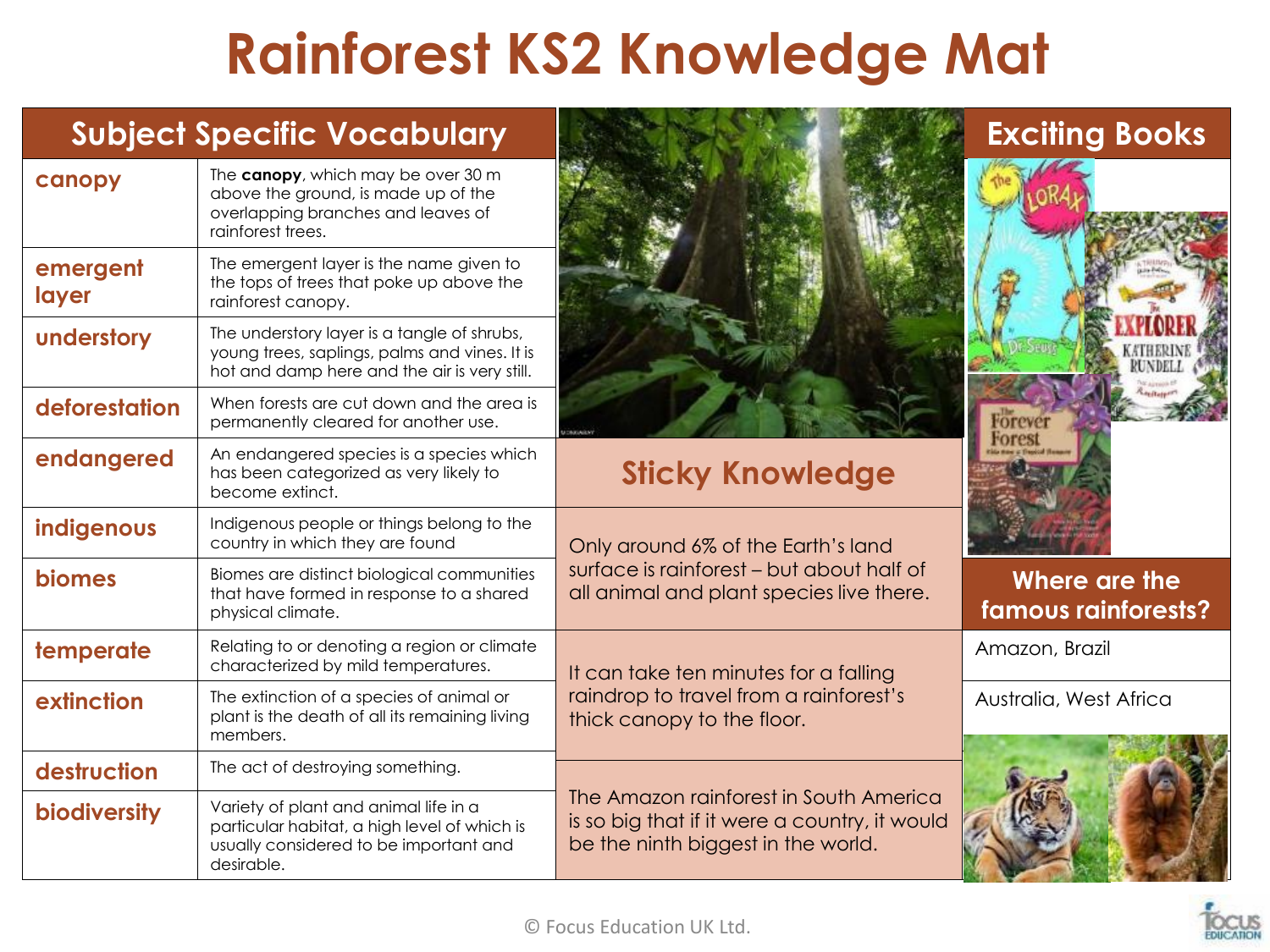### **Mountains KS2 Knowledge Mat**

|                    | <b>Subject Specific Vocabulary</b>                                                                                           |                                                                                                                                             | <b>Exciting Books</b>                                |
|--------------------|------------------------------------------------------------------------------------------------------------------------------|---------------------------------------------------------------------------------------------------------------------------------------------|------------------------------------------------------|
| peak               | The peak is the highest point of any<br>mountain.                                                                            |                                                                                                                                             |                                                      |
| valley             | A valley is a long depression, or ditch,<br>in the Earth's surface and usually lies<br>between ranges of hills or mountains. |                                                                                                                                             |                                                      |
| cliff              | Cliffs are tall, steep rocks that were<br>created by erosion and have vertical<br>faces.                                     |                                                                                                                                             | <b>BAIGHEAD GEORGI</b><br>My Side of the<br>Mountain |
| ridge              | A ridge is part of the steep, sloping<br>side of a mountain.                                                                 |                                                                                                                                             |                                                      |
| plateau            | A plateau is an area of flat ground<br>that is much higher than the<br>surrounding area.                                     | <b>Sticky Knowledge about</b><br>mountains                                                                                                  |                                                      |
| summit             | The summit is the highest point of a<br>mountain.                                                                            | $\Box$ Mountains make up one-fifth of the world's<br>landscape.                                                                             |                                                      |
| hill               | A hill is a landform that is high but not<br>high enough to be a mountain.                                                   | Mount Everest is the world highest mountain<br>and it is 8,850m high.                                                                       | <b>British mountains</b>                             |
| terrain            | Terrain is used as a general term<br>when referring to the lie of the land.                                                  | $\Box$ There are mountains under the surface of the<br>sea.                                                                                 |                                                      |
|                    |                                                                                                                              | □ 80% of our fresh water originates from<br>mountains.                                                                                      | <b>Ben Nevis</b>                                     |
| range              | A mountain range is a group or chain<br>of mountains that are close together.                                                | $\Box$ The highest 14 mountains in the world are all<br>found in the Himalayas.                                                             | Snowden                                              |
| tectonic<br>plates | The Earth's outer layer is made up of<br>large, moving pieces called plates.                                                 | Generally mountains are higher than 600m, if<br>they are less they are called hills.                                                        | <b>Pennines</b>                                      |
| fold<br>mountains  | Fold mountains are formed when two<br>plates run into each other or collide.                                                 | $\Box$ Mountains can be rocky and barren but some<br>have trees growing on their sides and very<br>high mountains have snow on their peaks. | <b>Skafell Pike</b>                                  |

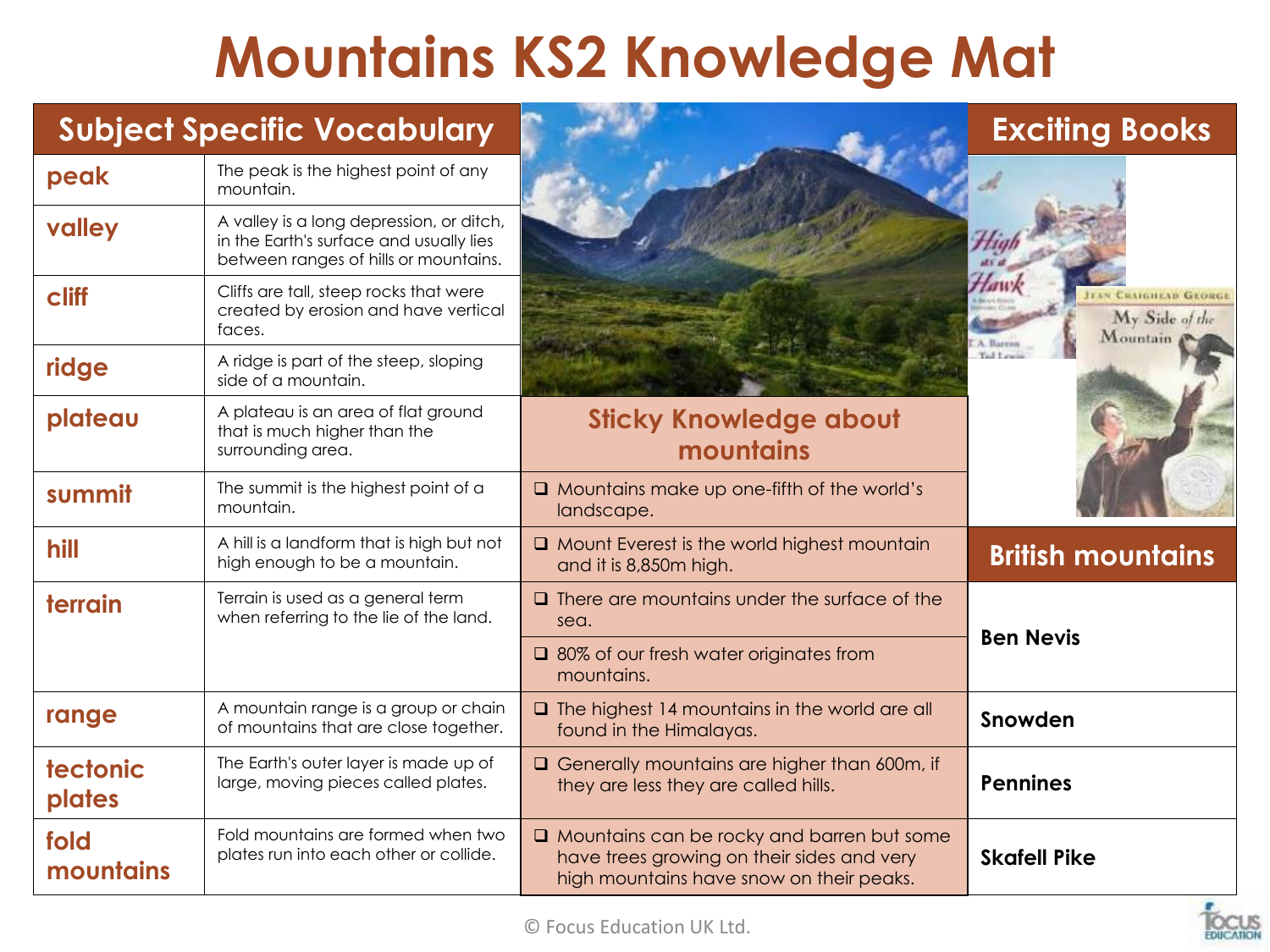## **Natural Disasters KS2 Knowledge Mat**

#### **Subject Specific Vocabulary Exciting Books**

| eruption           | An explosion of steam or lava from a<br>volcano.                                                            |                                                                                                                                                     |
|--------------------|-------------------------------------------------------------------------------------------------------------|-----------------------------------------------------------------------------------------------------------------------------------------------------|
| <b>aftershock</b>  | A shaking event that follows an<br>earthquake. Sometimes more damaging<br>than the original earthquake.     |                                                                                                                                                     |
| tsunami            | A long, high wave usually caused by an<br>earthquake in the ocean.                                          |                                                                                                                                                     |
| magma              | Hot fluid or semi-fluid material below or<br>within the Earth's crust from which lava is<br>formed.         |                                                                                                                                                     |
| lava               | Hot, molten or semi-fluid rock erupted<br>from a volcano, or solid rock, resulting<br>from cooling of this. | <b>Sticky Knowledge about</b><br>natural disasters                                                                                                  |
| dormant            | A dormant volcano is an active volcano<br>that has not erupted in the past 10,000<br>years.                 | $\Box$ Volcanoes are caused when magma rises to<br>the surface of the Earth, which causes bubbles<br>of gas to appear in it. This gas can cause     |
| fault              | Fractures in the Earth's crust where rocks<br>on either side of the crack have slid past<br>each other.     | pressure to build up beneath the surface, and it<br>eventually explodes.                                                                            |
| magnitude          | If you talk about the magnitude of<br>something, you are talking about its great<br>size.                   | <b>Q Earthquakes</b> are usually caused when rock<br>underground suddenly breaks along a fault. This<br>sudden release of energy causes the seismic |
| landslide          | A landslide is a collapse of a mass of earth<br>or rock from a mountain or cliff.                           | waves that make the ground shake.                                                                                                                   |
| tectonic<br>plates | The Earth's outer shell is made up of huge<br>slabs of moving rock called tectonic<br>plates.               | A tsunami is a series of large waves generated<br>by an abrupt movement on the ocean floor<br>that can result from an earthquake, an                |
| saturated          | Holding as much water or moisture as can<br>be absorbed; thoroughly soaked.                                 | underwater landslide, a volcanic eruption or -<br>very rarely - a large meteorite strike.                                                           |



#### **More Sticky Knowledge**

| <b>This</b> | A hurricane is a large<br>rotating storm with high<br>speed winds that form<br>over warm waters in<br>tropical areas. |
|-------------|-----------------------------------------------------------------------------------------------------------------------|
| эq          | Flooding occurs when<br>a river bursts its banks<br>and overflows onto the                                            |
|             | surrounding land.                                                                                                     |

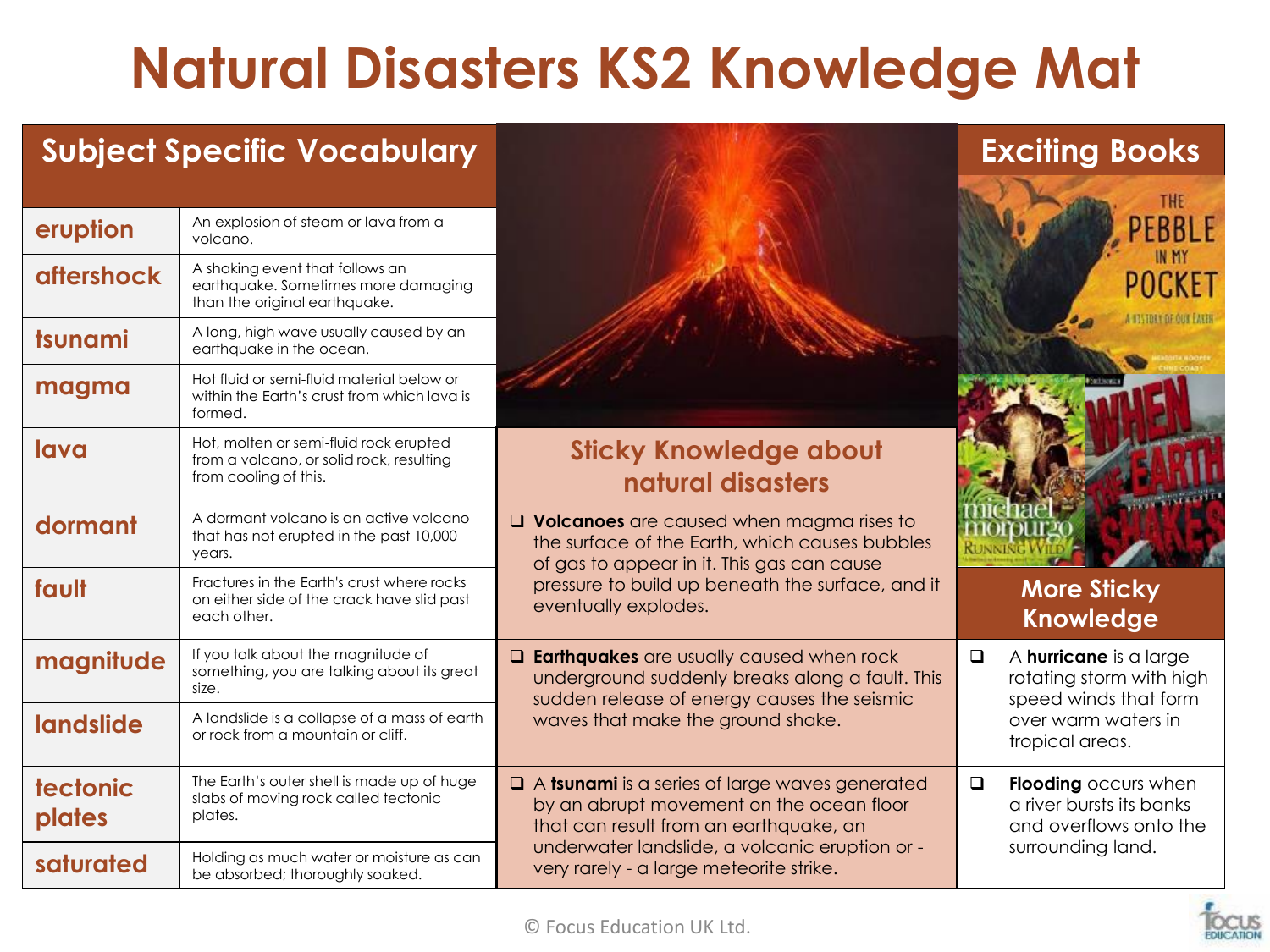## **South America KS2 Knowledge Mat**

#### **Subject Specific Vocabulary Exciting Books**

| street children                 | Street children are groups of children with<br>no homes or parents who are forced to<br>beg for a living.                                                   |                                                                                                                                                                                   |                                                                                                                       |
|---------------------------------|-------------------------------------------------------------------------------------------------------------------------------------------------------------|-----------------------------------------------------------------------------------------------------------------------------------------------------------------------------------|-----------------------------------------------------------------------------------------------------------------------|
| pampas                          | The pampas are fertile South American<br>lowlands that cover more than 750,000<br>km <sup>2</sup>                                                           |                                                                                                                                                                                   |                                                                                                                       |
| anaconda<br>snake               | Anacondas are semiaquatic snakes found<br>in tropical South America. They are some<br>of the largest snakes in the world.                                   |                                                                                                                                                                                   | <b>South American</b>                                                                                                 |
| I am<br>somebody                | A poem which was used in a campaign to<br>bring attention to the street children of<br>Brazil.                                                              | <b>Sticky Knowledge about</b><br><b>South America</b>                                                                                                                             | countries<br>There are 12 sovereign                                                                                   |
| <b>Andes</b>                    | The Andes are the world's longest continental<br>mountain range. They lie as a continuous chain<br>of highland along the western coast of South<br>America. | <b>Q</b> There are 12 countries in South America and<br>almost 400 million people live there.                                                                                     | states:<br><b>Brazil</b><br>$\bullet$                                                                                 |
| inhabitant                      | An inhabitant is a person or animal that is<br>a permanent resident of a particular<br>place or region.                                                     | $\Box$ Brazil is the largest country and covers almost<br>half the continent. It is only slightly smaller than<br>the USA.                                                        | Argentina<br>$\bullet$<br>Chile<br>$\bullet$<br>Venezuela<br>$\bullet$                                                |
| sparsely<br>populated           | Sparsely populated means that there are<br>few people scattered around the area.                                                                            | □ South America's largest river is the Amazon,<br>which is the second longest river in the world.<br>However, the Amazon carries more water than<br>any other river in the world. | Colombia<br>$\bullet$<br>Peru<br>$\bullet$<br>Suriname<br>$\bullet$                                                   |
| <b>Lake Titicaca</b>            | Lake Titicaca straddles the border<br>between Peru and Bolivia in the Andes<br>Mountains and is one of South America's<br>largest lakes.                    | $\Box$ Sao Paulo is the largest city with more than 20<br>million people living there.                                                                                            | <b>Bolivia</b><br>$\bullet$<br>Uruguay<br>$\bullet$<br>Paraguay<br>$\bullet$                                          |
| <b>Incas</b>                    | The Incas, an American indigenous<br>people, were originally a small tribe in the<br>southern highlands of Peru.                                            | $\Box$ Spanish is the most popular language in South<br>America even though Brazilians speak<br>Portuguese.                                                                       | Guyana<br>Ecuador<br>Plus, a part of France (French Guiana) and                                                       |
| <b>Atacama</b><br><b>Desert</b> | The Atacama Desert is one of the driest<br>places in the world. It has a stony terrain.                                                                     | $\Box$ The Incas were the largest group of indigenous<br>people in South America when the Europeans<br>arrived.                                                                   | a non-sovereign area (the Falkland Islands,<br>a British Overseas Territory though this is<br>disputed by Argentina). |

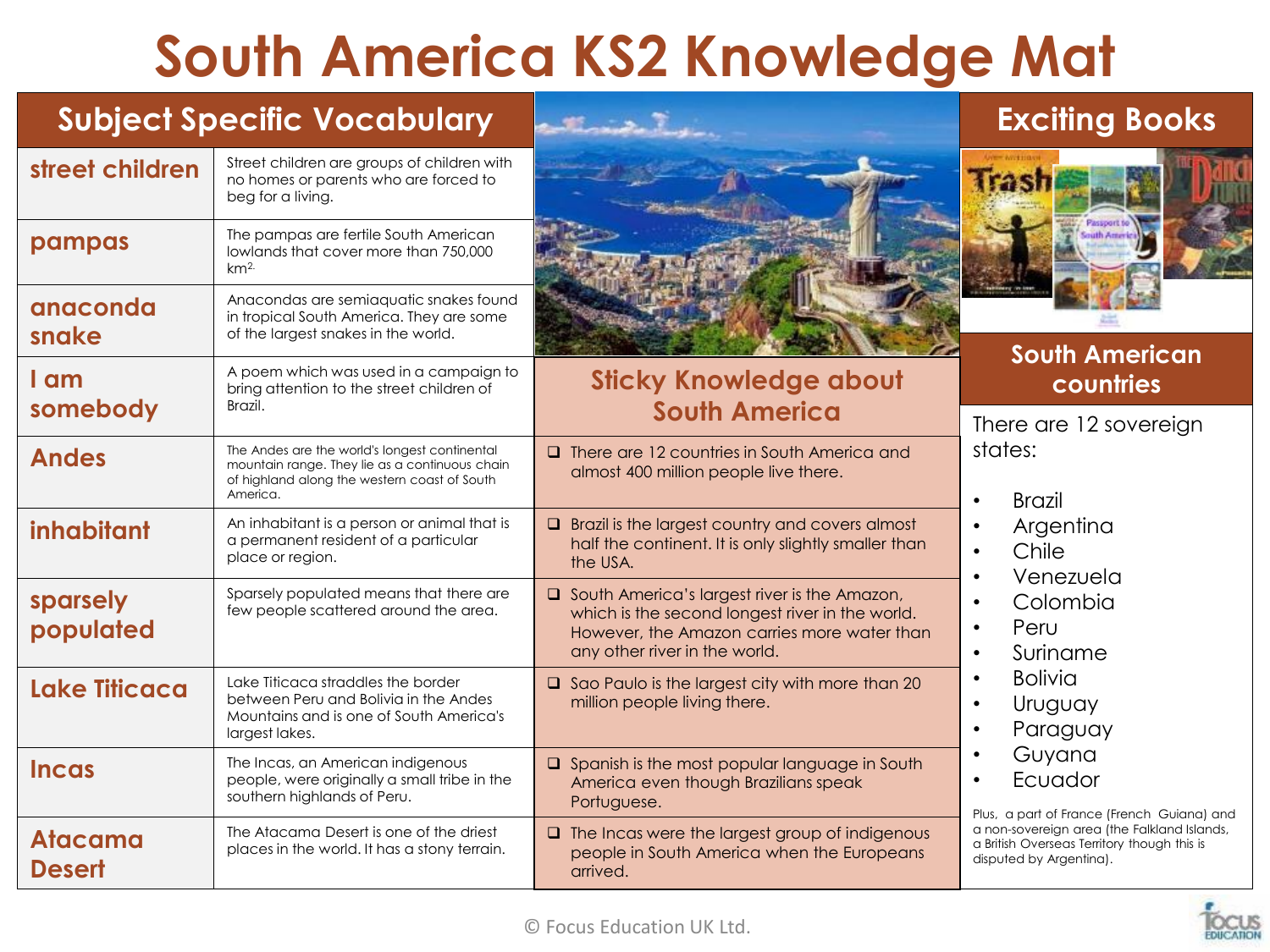## **North America KS2 Knowledge Mat**

|                             | <b>Subject Specific Vocabulary</b>                                                                                                                                   |                                                                                                                                                                                                             | <b>Exciting Books</b>                                                                                                 |
|-----------------------------|----------------------------------------------------------------------------------------------------------------------------------------------------------------------|-------------------------------------------------------------------------------------------------------------------------------------------------------------------------------------------------------------|-----------------------------------------------------------------------------------------------------------------------|
| A buck                      | A nickname for the American dollar.                                                                                                                                  |                                                                                                                                                                                                             | CADDO AND                                                                                                             |
| <b>Cherokee</b>             | A member of an American indigenous<br>people formerly inhabiting much of the<br>southern US.                                                                         |                                                                                                                                                                                                             | COMANCHE<br>Imerican Indian                                                                                           |
| <b>American</b><br>state    | The U.S. is a country of 50 states covering<br>a vast swathe of North America.                                                                                       |                                                                                                                                                                                                             |                                                                                                                       |
| national park               | An area of countryside, or occasionally<br>sea or fresh water, protected by the<br>state for the enjoyment of the general<br>public or the preservation of wildlife. | <b>Sticky Knowledge about</b><br><b>North America</b>                                                                                                                                                       | <b>BOTH REAL ARTH NEW LEASE</b>                                                                                       |
| The 'big<br>apple'          | This is the nickname associated with New<br>York City (NYC). The nickname became<br>common from the 1920s.                                                           | $\Box$ There are 23 countries in North America, with<br>Canada being the biggest.                                                                                                                           | 10 biggest North<br><b>American countries</b>                                                                         |
| coyotes                     | Coyotes were a purely North American<br>animal that lived in the West. They are<br>small wolf-like creatures.                                                        | $\Box$ Mexico City is the largest city with more than 9<br>million people living there.                                                                                                                     | Canada<br>$\bullet$<br><b>USA</b><br>$\bullet$                                                                        |
| <b>Statue of</b><br>Liberty | The Statue of Liberty is a colossal<br>neoclassical sculpture on Liberty Island in<br>New York Harbour in New York City.                                             | $\Box$ Before the Europeans arrived, the indigenous<br>and native Americans lived in the continent.<br>Today, only about 2% of US Americans consider<br>themselves as descendants from native<br>Americans. | Mexico<br>$\bullet$<br>Nicaragua<br>$\bullet$<br>Honduras<br>$\bullet$<br>Cuba<br>$\bullet$<br>Guatemala<br>$\bullet$ |
| Chichén Itzá                | Chichén Itzá is a complex of Mayan ruins<br>in Mexico. It is a massive step pyramid.                                                                                 | $\Box$ Greenland is the not only the biggest island in<br>North America but also in the world.                                                                                                              | Panama<br>$\bullet$<br>Cost Rica<br>$\bullet$                                                                         |
| A cold<br>shoulder          | An American metaphor for deliberately<br>ignoring someone.                                                                                                           | $\Box$ The Missouri River is the longest in North America<br>and flows through seven US states. Denali is the<br>highest mountain in North America.                                                         | Dominican Republic<br>$\bullet$                                                                                       |
| lighten up                  | To relax and not to take things too<br>seriously.                                                                                                                    | <b>Q</b> Lake Superior, which borders Canada and the<br>US, is the third largest lake in the world and the<br>largest North American lake.                                                                  |                                                                                                                       |

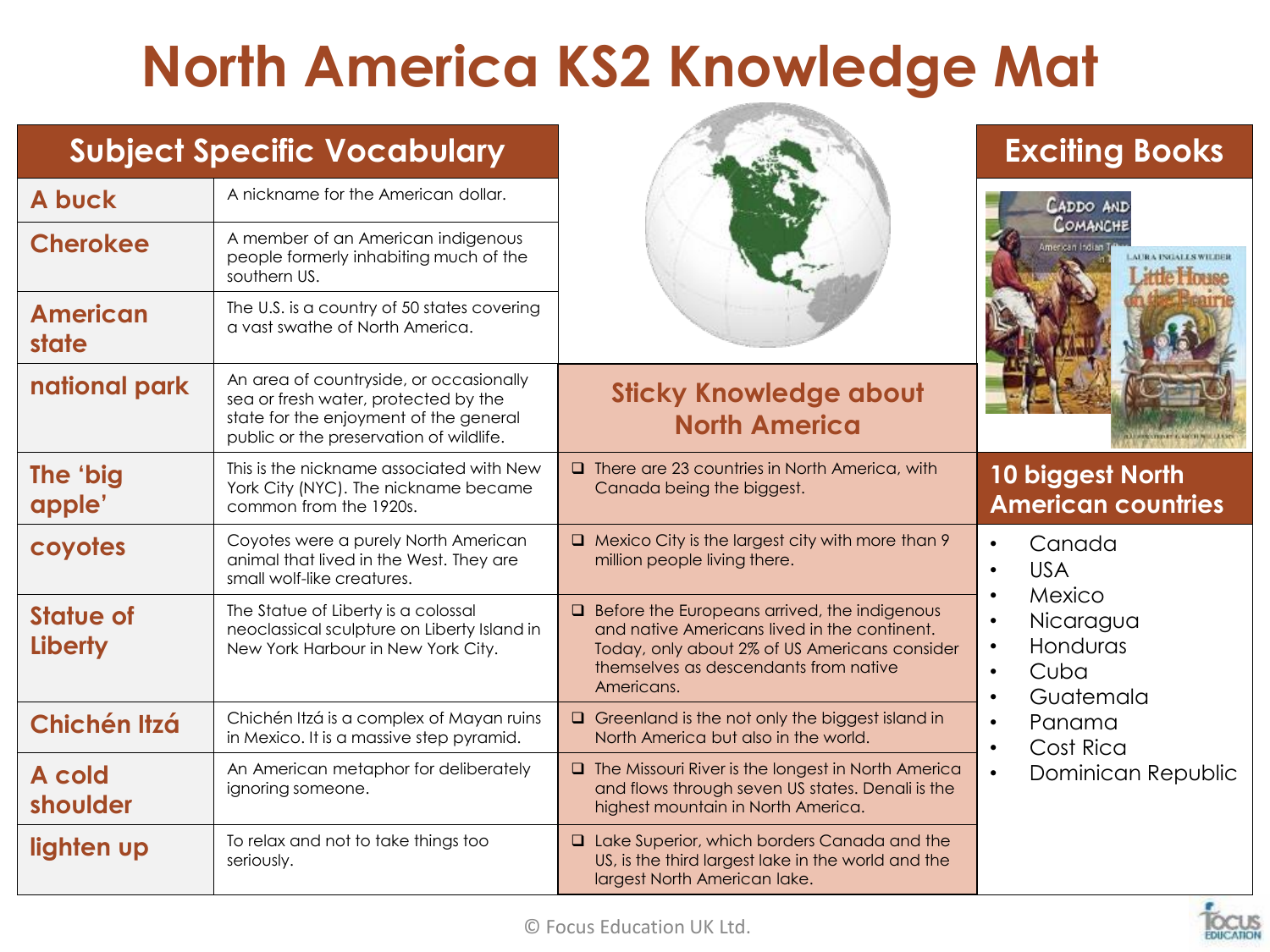# **Map Reading KS2 Knowledge Mat**

#### **Subject Specific Vocabulary Exciting Books**

| <b>Ordnance</b><br><b>Survey</b> | An Ordnance Survey map is a detailed<br>map produced by mapping agency of<br>the United Kingdom (UK).                                                                                 |                                                                                                                                                                                                                                                                                        |
|----------------------------------|---------------------------------------------------------------------------------------------------------------------------------------------------------------------------------------|----------------------------------------------------------------------------------------------------------------------------------------------------------------------------------------------------------------------------------------------------------------------------------------|
| symbol                           | Map symbols are used to represent real<br>objects. Both shapes and colours can be<br>used for symbols on maps.                                                                        |                                                                                                                                                                                                                                                                                        |
| hemisphere                       | A hemisphere is formed by dividing the<br>earth into the Northern and Southern<br>Hemispheres at the equator.                                                                         | <b>Sticky Knowledge about</b><br><b>Map Reading</b>                                                                                                                                                                                                                                    |
| <b>latitude</b>                  | The lines extending around the Earth<br>horizontally are called lines of latitude.                                                                                                    | <b>AROUND THE</b><br>$\Box$ Cartography is the study of maps and map<br><b>WORLD IN 80 DAYS</b><br>making. Someone who makes maps is called a<br>cartographer.<br>Jules Verne                                                                                                          |
| longitude                        | The lines extending around the Earth<br>vertically are called lines of longitude.                                                                                                     | $\Box$ There are two norths: true north and magnetic<br>north. True north is the direction of the                                                                                                                                                                                      |
| time zones                       | Time zones give specific areas on the<br>Earth a time of day that is earlier or later<br>than the neighbouring time zones.                                                            | geographic North Pole. Magnetic north is the<br>direction the north end of a needle in a<br><b>OS Map Symbols</b><br>compass points.                                                                                                                                                   |
| grid reference                   | Numerical grid references consist of an<br>even number of digits. Eastings are<br>written before Northings.                                                                           | <b>Q</b> Throughout Medieval times in Europe most<br>maps of the world, known as Mappae Mundi,<br><b>Group Kake</b><br>were expensive to create by hand, so were<br>Á<br>$\overline{\mathsf{x}}$<br>$\circledR$<br>Æ<br>$32 -$<br>Θ<br>used by royals and nobles as displays of wealth |
| aerial<br>photograph             | Aerial photography is the taking of<br>photographs of the ground from an<br>elevated/direct-down position.                                                                            | rather than for practical purposes.<br>KH I<br>G<br>O<br>$\times$<br>ô.<br>$\Box$ The world map that is familiar to most of us is the<br><b>Carlos Media</b><br><b>Month</b><br><b>Biochers</b><br>Mercator projection, but it is full of distortions so                               |
| <b>Greenwich</b><br>meridian     | The prime meridian is the imaginary line<br>that divides Earth into two equal parts:<br>the Eastern Hemisphere and the Western<br>Hemisphere, often called the Greenwich<br>meridian. | some countries appear larger or smaller than<br>C<br>$\overline{P}$<br>а<br>dio<br><b>STARS</b><br>they actually are.<br>minister<br><b>Colorado</b><br><b>Hotel</b>                                                                                                                   |
|                                  |                                                                                                                                                                                       | ŧ<br>t<br>$\ddot{}$<br>Sch<br>PO<br>$\Box$ North may be at the top of maps today, but<br>that wasn't always the case. During the middle<br>The distance<br>ngan<br><b>Not offer</b><br><b>KNR</b><br>ages, most Western maps put east at the top                                       |
| tropics                          | The tropics are regions of the Earth that<br>lie roughly in the middle of the globe.                                                                                                  | 丝<br>a Cha<br>FB<br>instead.<br>m.<br>office<br>16.2<br>50 <sup>o</sup><br>$\frac{1}{2}$                                                                                                                                                                                               |
|                                  |                                                                                                                                                                                       |                                                                                                                                                                                                                                                                                        |



×

俞 n. 1.

**MAY MAY** 

s,

PC

**Mary Color** 

 $aW$ 

 $n$  Spr

**Williams** 

 $\sim$ in me late